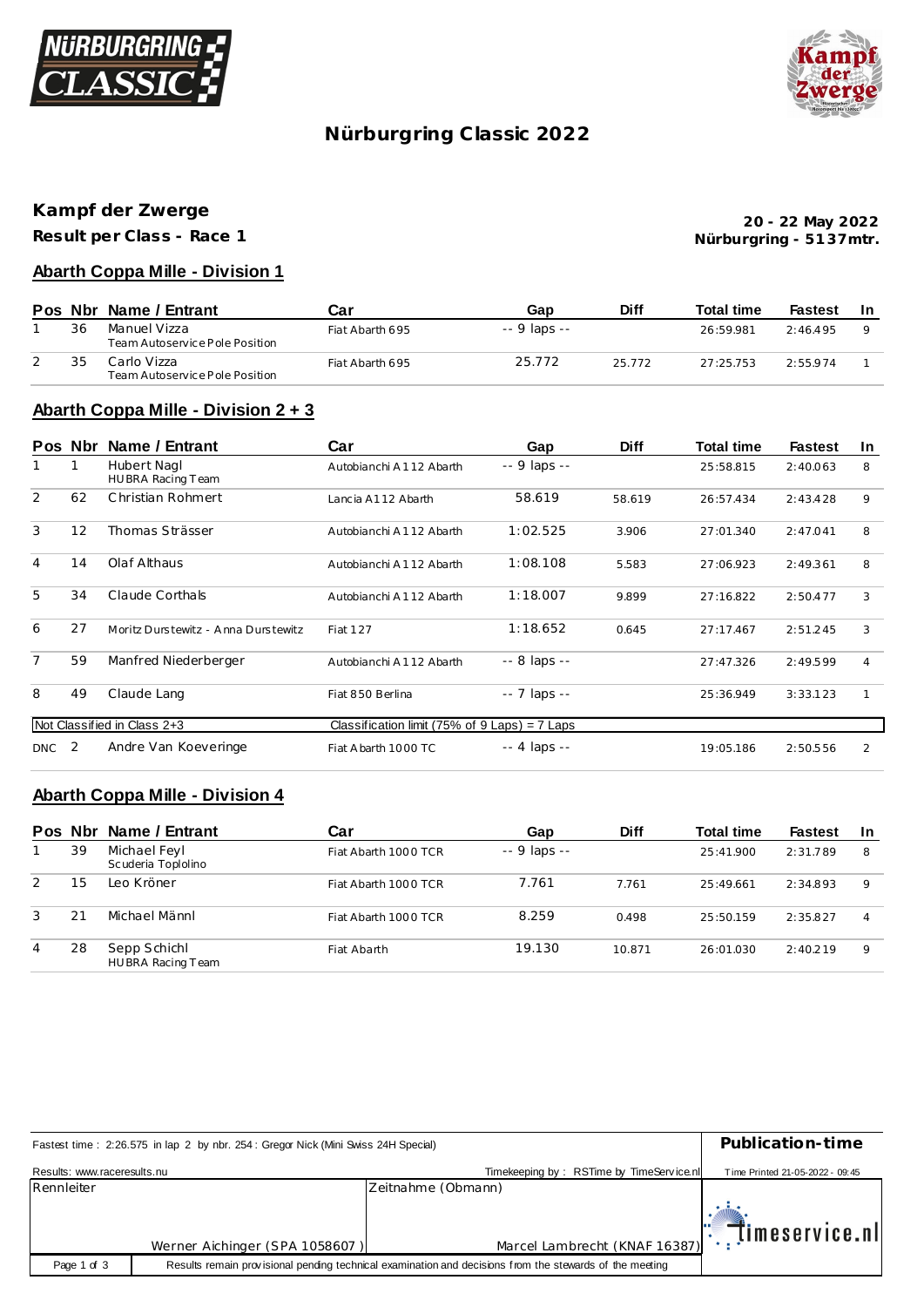

## **Nürburgring C lassic 2022**

### **Kampf der Zwerge Result per Class - Race 1**

**Nürburgring - 51 37mtr. 20 - 22 May 2022**

### **British Car Trophy - Division 5**

| <b>Pos</b>                | Nbr . | Name / Entrant     | Car                                             | Gap          | <b>Diff</b> | <b>Total time</b> | <b>Fastest</b> | In.            |
|---------------------------|-------|--------------------|-------------------------------------------------|--------------|-------------|-------------------|----------------|----------------|
|                           | 294   | Jens Rommel        | Rover Mini Cooper SPI                           | -- 9 laps -- |             | 27:26.225         | 2:55.092       | 8              |
| 2                         | 293   | Jörg Büchel        | Rover Mini Cooper SPI                           | 5.515        | 5.515       | 27:31.740         | 2:57.993       | 8              |
| 3                         | 259   | Patrick Kühnel     | Rover Mini Cooper SPI                           | 5.528        | 0.013       | 27:31.753         | 2:57.029       | 8              |
| $\overline{4}$            | 299   | Ludger Rippelbeck  | Rover Mini Cooper SPI                           | 5.692        | 0.164       | 27:31.917         | 2:57.027       | 8              |
| 5                         | 296   | Frank Hebel        | Rover Mini Cooper SPI                           | 14.591       | 8.899       | 27:40.816         | 2:58.434       | 3              |
| 6                         | 255   | Walter Kaufmann    | Rover Mini Cooper SPI                           | -- 8 laps -- |             | 26:37.445         | 3:01.677       | $\overline{7}$ |
| $\overline{7}$            | 266   | Raphael Edouard    | Rover Mini Cooper SPI                           | 0.309        | 0.309       | 26:37.754         | 3:02.017       | 8              |
| 8                         | 217   | Michael Wolf       | Rover Mini Cooper SPI                           | 2.619        | 2.310       | 26:40.064         | 3:02.291       | 8              |
| 9                         | 292   | Philipp Schulten   | Rover Mini Cooper SPI                           | 3.533        | 0.914       | 26:40.978         | 3:03.366       | 3              |
| Not Classified in Class 5 |       |                    | Classification limit (75% of $9$ Laps) = 7 Laps |              |             |                   |                |                |
| DNC.                      | 290   | Hans-Joachim Münch | Rover Mini Cooper SPI                           | -- 3 laps -- |             | 10:29.513         | 3:22.149       | 2              |

### **British Car Trophy - Division 6**

|     | Pos Nbr Name / Entrant      | Car                  | Gap          | <b>Diff</b> | <b>Total time</b> | Fastest  | <b>In</b>      |
|-----|-----------------------------|----------------------|--------------|-------------|-------------------|----------|----------------|
| 288 | Thierry Thiefain            | Austin Mini Cooper S | -- 9 laps -- |             | 25:42.183         | 2:31.515 | $\overline{4}$ |
|     | 265 Stephane Edouard        | Austin Mini Cooper S | 19.733       | 19.733      | 26:01.916         | 2:40.299 | Q              |
| 283 | Stefan Fraund - Ekhard Kern | Morris Cooper S      | 1:35.644     | 1.15911     | 27.17827          | 2:49.733 | 8              |

| Fastest time: 2:26.575 in lap 2 by nbr. 254: Gregor Nick (Mini Swiss 24H Special) | Publication-time                                                                                        |                                               |                                 |  |  |
|-----------------------------------------------------------------------------------|---------------------------------------------------------------------------------------------------------|-----------------------------------------------|---------------------------------|--|--|
| Results: www.raceresults.nu                                                       |                                                                                                         | Timekeeping by: RSTime by TimeService.nl      | Time Printed 21-05-2022 - 09:45 |  |  |
| Rennleiter                                                                        |                                                                                                         | Zeitnahme (Obmann)                            |                                 |  |  |
|                                                                                   | Werner Aichinger (SPA 1058607)                                                                          | Marcel Lambrecht (KNAF 16387): [Imeservice.nl |                                 |  |  |
| Page 2 of 3                                                                       | Results remain provisional pending technical examination and decisions from the stewards of the meeting |                                               |                                 |  |  |